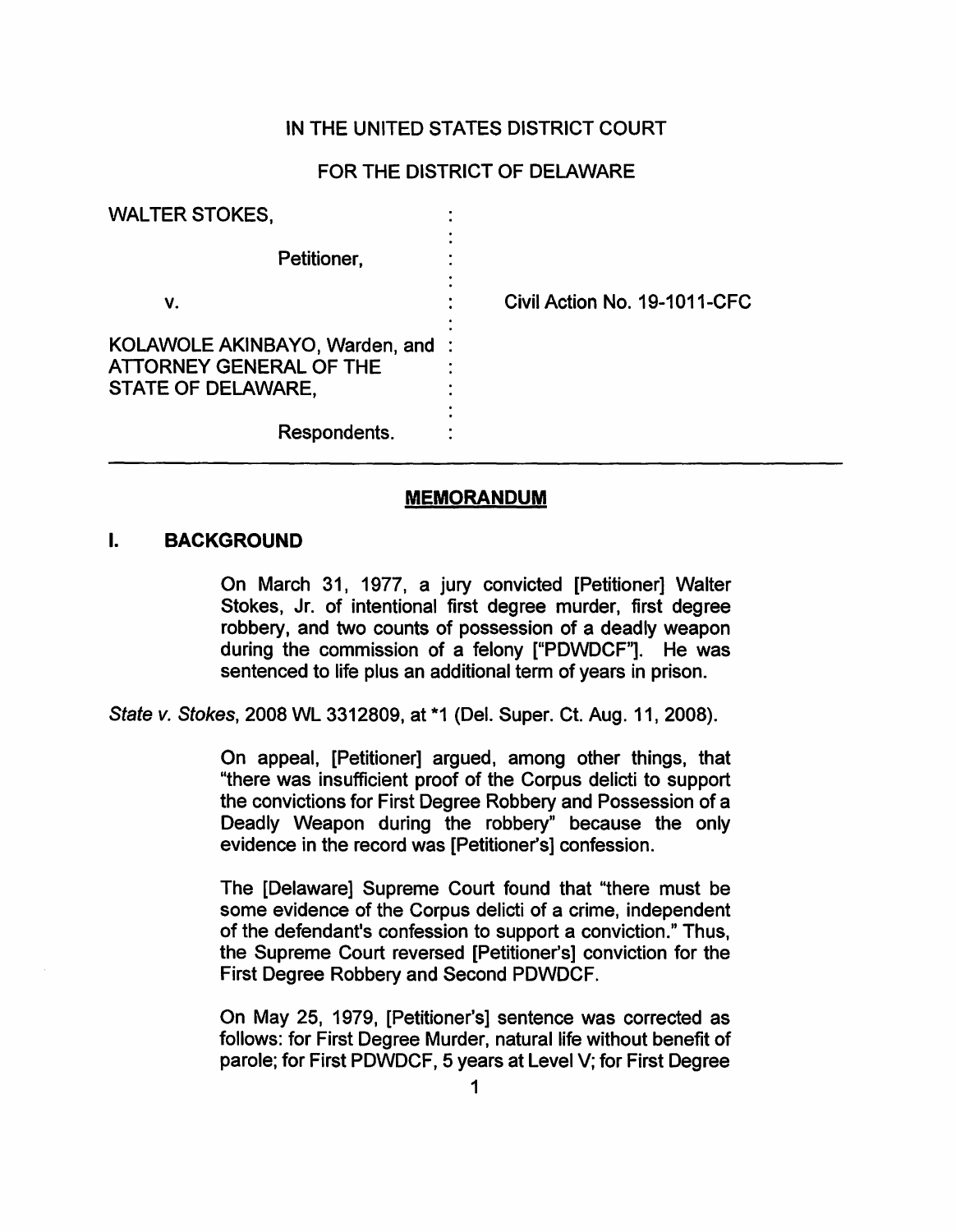Conspiracy, 1 year at Level V; for First Degree Robbery, stricken; for Second PDWDCF, stricken.

State v. Stokes, 2019 WL 6329066, at \*1 (Del. Super. Ct. Nov. 26, 2019).

In June 1989, Petitioner filed in the Superior Court a motion for post-conviction relief pursuant to Delaware Superior Court Criminal Rule 61 ("Rule 61 motion"). See Stokes v. State, 574 A.2d 264 (Table), 1990 WL 38314, at \*1 (Del. Super. Ct. Mar. 13, 1990). The Superior Court denied the Rule 61 motion, and the Delaware Supreme Court affirmed that decision. See id. at \*2.

In May 2008, Petitioner filed a second Rule 61 motion. See id. at \*1. The Superior Court denied Petitioner's second Rule 61 motion as both time-barred and procedurally barred under Rules 61(i)(1), (2), and (3). See id. at \*3. The Delaware Supreme Court affirmed that decision. See Stokes v. State, 963 A.2d 139 (Table), 2008 WL 5247280, at \*1 (Del. Dec. 18, 2008).

On May 29, 2018, Petitioner filed in the Delaware Superior Court a motion for correction of sentence pursuant to Delaware Superior Court Criminal Rule 35(a). (D.I. 3-1 at 11, Entry No. 69) On October 29, 2018, the Superior Court granted the Rule 35(a) motion in part, stating: "The transposition error has been corrected as to CRA IN77010848R2, the correction reflects the charge of Robbery  $1<sup>st</sup>$ , as to CRA IN77010847R2, the correction reflects the charge of Conspiracy  $1<sup>st</sup>$ . This correction is made in accordance with Superior Court Rule 36 which allows the court to amend clerical errors in its records at any time. The correction does not affect the terms of the previously imposed sentence." (D.I. 3-1 at 11, Entry No. 73)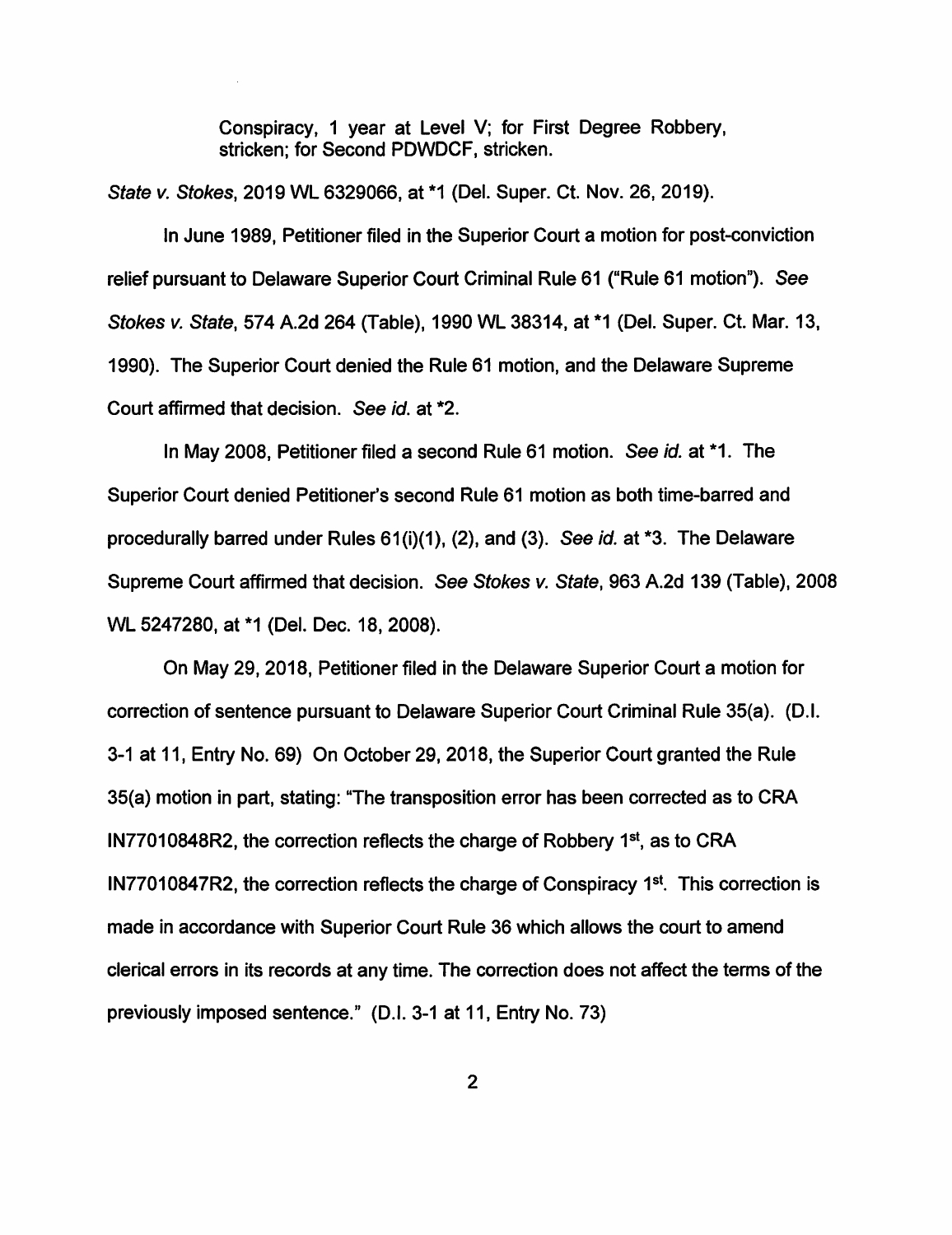Thereafter, Petitioner filed another Rule 35 motion for sentence modification, in which he argued that his first degree conspiracy sentence is illegal because the indictment for the charge was illegal. (D.I. 3-1 at 17) He also argued that the conspiracy should have been dismissed because the robbery was included within the conspiracy. (D.1. 3-1 at 17 n.9) The Superior Court denied that motion on February 14, 2019. (D.I. 3-1 at 18) The Delaware Supreme Court affirmed that decision on May 9, 2019, and denied rehearing on May 21, 2019. See Stokes v. State, 210 A.3d 724 (Table), 2019 WL 2068320 (Del. May 9, 2019).

Petitioner filed a third Rule 35 motion for sentence modification, in which he argued that "he was illegally sentenced on May 25, 1979 in violation of Superior Court Criminal Rule 32(a)(1 )(C)" because the "Court did not allow him the opportunity to be heard at his resentencing hearing." See State v. Stokes, 2019 WL 6329066, at \*1 (Del. Super. Ct. Nov. 26, 2019). The Superior Court denied the third Rule 35 motion, holding that Petitioner had not been illegally sentenced. The Superior Court explained that Petitioner "was present and afforded the opportunity to be heard both personally and through counsel" when he was originally sentenced to a mandatory life sentence. Id. at \*2. The state court further opined that, "upon remand, the Superior Court had no discretion in imposing the mandatory life sentence. Therefore, [Petitioner's] rights were not violated when the Superior court issued a written order resentencing him to a mandatory life sentence on May 25, 1979." Id. at \*2.

On June 23, 2020, Petitioner filed a fourth motion for correction of illegal sentence. See State v. Stokes, 2020 WL 6257035, at \*1 (Del. Super. Ct. Oct. 22,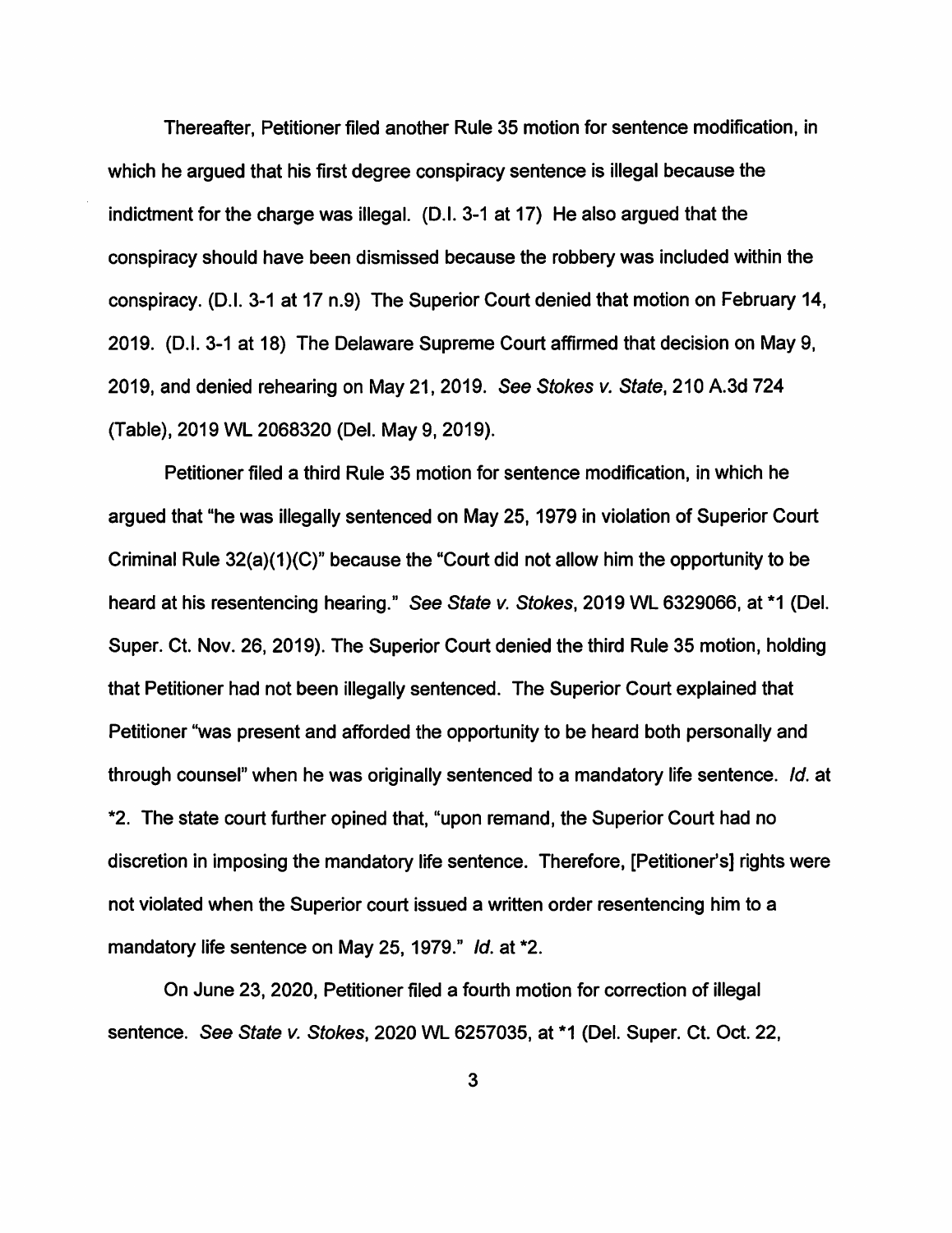2020), reissued (Del. Super. Ct. July 12, 2021). On July 8, 2020, Petitioner filed a motion to amend sentence pursuant to Rule 35(a), and then filed another motion to amend on October 5, 2020. See id. In those three motions, Petitioner "essentially argue[d] that because the [Delaware] Supreme Court reversed his First Degree Robbery conviction, it was illegal for [the Superior] Court to resentence him to First Degree Conspiracy and First Degree Murder." Id. at \*1. The Superior Court denied the three motions on October 22, 2020. See id. On July 12, 2021, the Superior Court vacated the October 22, 2020 decision and reissued it. See id. The Delaware Supreme Court affirmed the Superior Court's July 12, 2021 decision on October 7, 2021, and denied reargument on November 5, 2021. See Stokes v. State, 263 A.3d 1013 (Table), 2021 WL 4702602, at \*1 (Del. Oct. 7, 2021).

Presently pending before the Court is Petitioner's form petition for habeas relief under 28 U.S.C. § 2254 and a Memorandum of Law challenging the Delaware state courts' denial of his Rule 35 motions.<sup>1</sup> (D.I 1; D.I. 3) He contends that the Delaware

<sup>1</sup>The Court's research reveals that Petitioner filed at least two more Rule 35 motions after filing the instant Petition. Those Rule 35 motions appear to have raised similar  $-$  if not identical – grounds for relief as did the Rule 35 motions providing the basis for Petitioner's instant argument. For instance, Petitioner filed a fourth motion for correction of illegal sentence on June 23, 2020. See State v. Stokes, 2020 WL 6257035, at \*1 (Del. Super. Ct. Oct. 22, 2020), reissued (Del. Super. Ct. July 12, 2021). On July 8, 2020, Petitioner filed a motion to amend sentence pursuant to Rule 35(a), and then filed another motion to amend on October 5, 2020. See id. In those three motions, Petitioner "essentially argue[d] that because the [Delaware] Supreme Court reversed his First Degree Robbery conviction, it was illegal for [the Superior] Court to resentence him to First Degree Conspiracy and First Degree Murder." Id. at \*1. The Superior Court denied the three motions on October 22, 2020. See id. On July 12, 2021, the Superior Court vacated the October 22, 2020 decision and reissued it. See id. The Delaware Supreme Court affirmed the Superior Court's July 12, 2021 decision on October 7,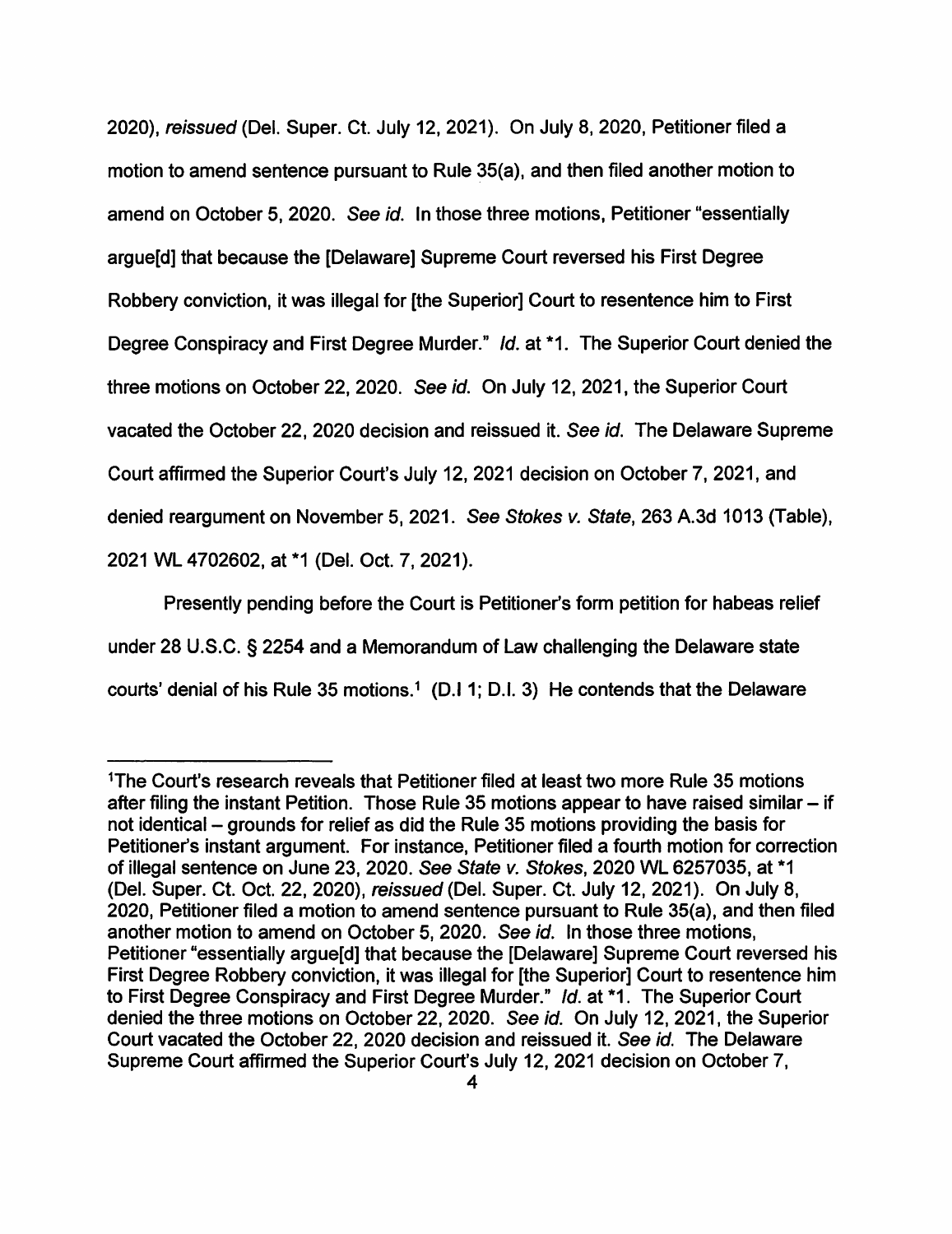state courts abused their discretion by denying his requests to correct the illegal 1979 re-sentence on the first degree conspiracy conviction. (D.I. 3 at 5) More specifically, he argues that the Delaware courts abused their discretion in denying his Rule 35 motions because the 1979 "re-sentence": ( 1) exceeds statutory limits; (2) violates double jeopardy; (3) is ambiguous; (4) is internally contradictory; (5) omits a term required to be imposed by statute; (6) is uncertain as to the substance of the sentence; and (7) is a sentence that the judgment of conviction did not authorize. (D.I. 3 at 5-8) Petitioner also appears to allege that the Delaware Pardon Board improperly refused to grant him a pardon. (D.I. 3 at 8) In his AEDPA Election Form, Petitioner asserts that he is not seeking relief pursuant to 28 U.S.C. § 2254 but, rather, he is seeking relief under "Fed. R. Proc. 35(a)" which can be filed "anytime." (D.I. 6 at 2)

## II. **STANDARD OF REVIEW**

A district court judge may summarily dismiss a habeas petition "if it plainly appears from the face of the petition and any exhibits annexed to it that the petitioner is not entitled to relief." Rule 4, 28 U.S.C. foll.§ 2254. Federal habeas relief is unavailable to a state prisoner unless he "is in custody in violation of the Constitution of laws ... of the United States." See 28 U.S.C. § 2254(a) and (d). Additionally, "district courts are permitted, but not obliged, to consider, sua sponte, the timeliness of a state prisoner's habeas petition." Day v. McDonough, 547 U.S. 198, 209 (2006). Nevertheless, "before acting on its own initiative [to dismiss a petition as untimely], a

<sup>2021,</sup> and denied reargument on November 5, 2021. See Stokes v. State, 263 A.3d 1013 (Table), 2021 WL 4702602, at \*1 (Del. Oct. 7, 2021).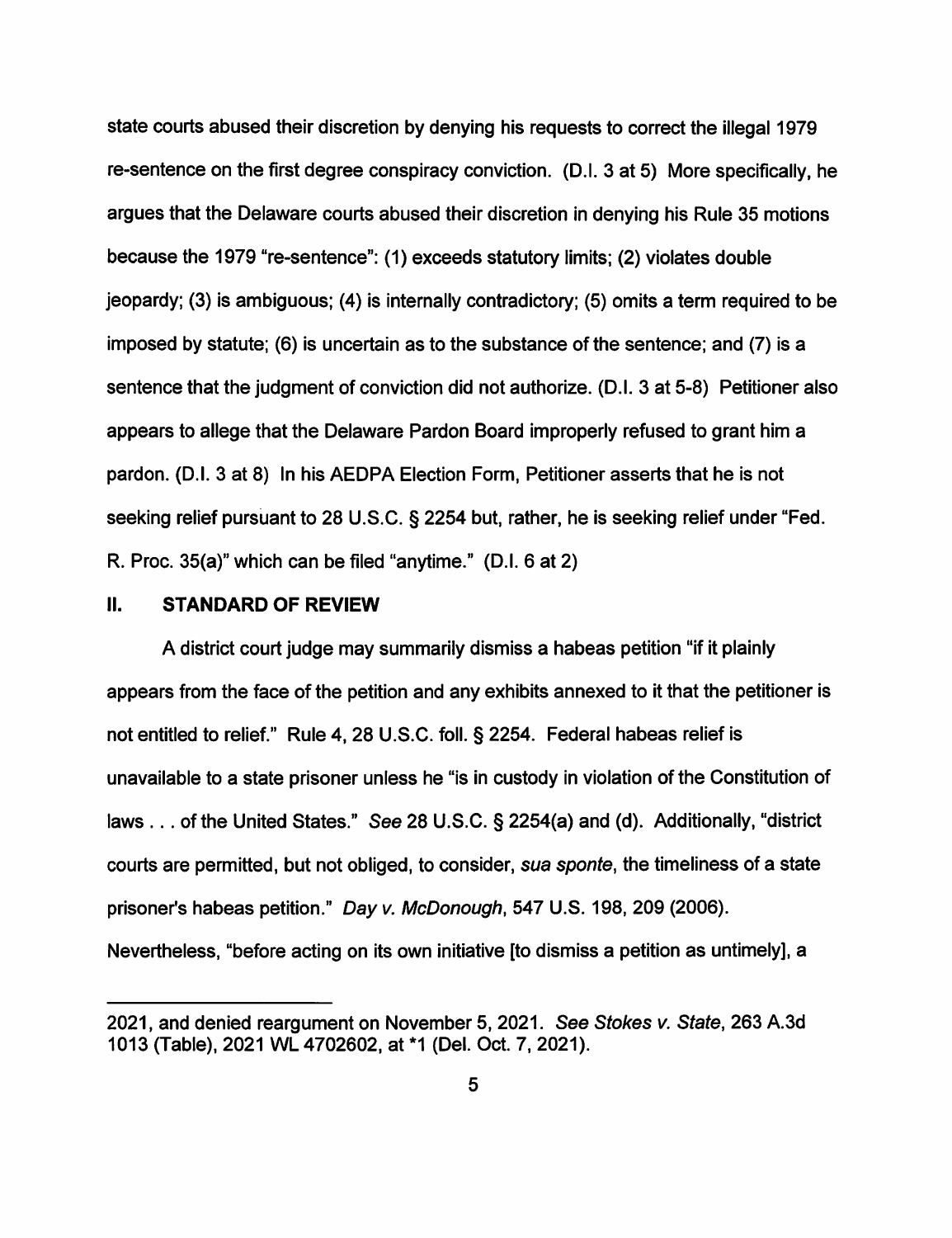court must accord the parties fair notice and an opportunity to present their positions." Day, 547 U.S. at 210.

#### Ill. **DISCUSSION**

The Court's review of the instant Petitions reveals that it suffers from two flaws. First, the Petition appears to challenge a state post-conviction decision that cannot be remedied by a writ of habeas corpus. Second, to the extent the Petition should be construed as presenting cognizable habeas claims, the Petition appears to be clearly time-barred. The Court discusses each conclusion in more detail below.

### **A. The Petition Does Not Assert Cognizable Habeas Claims**

Petitioner contends that the Delaware state courts abused their discretion in denying his Rule 35(a) motions to correct sentence. (D.1. 3-1 at 46) In Delaware, Rule 35 motions are motions for collateral review which are judicially reviewed in proceedings occurring outside of the direct review process. See Lopez v. Phelps, 2011 WL 3205488, at \*3 n. 5 (D. Del. July 27, 2011). It is well-settled that a claim alleging an error in a state collateral review proceeding is not a cognizable habeas claim. See Hassine v. Zimmerman, 160 F.3d 941, 954 (3d Cir. 1998) ("The federal role in reviewing an application for habeas corpus is limited to evaluating what occurred in the state or federal proceedings that actually led to the petitioner's conviction; what occurred in the petitioner's collateral proceeding does not enter into the habeas calculation.") Therefore, the Court concludes that Petitioner's challenge to the Delaware state court denials of his Rule 35 motions fails to assert a proper basis for federal habeas relief.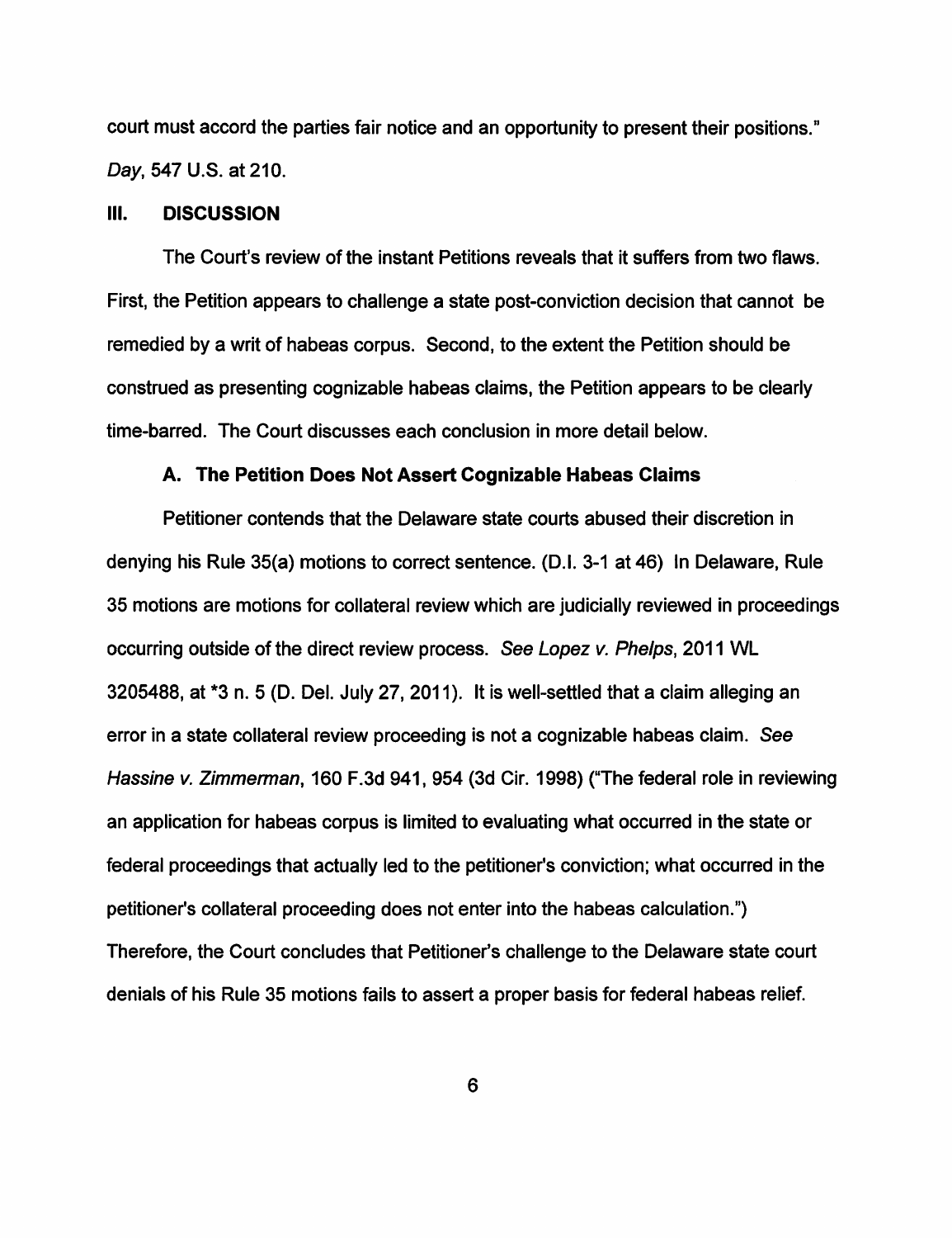Petitioner also appears to contend that the Delaware Board of Pardons improperly denied his request for a pardon. (D.I. 3-1 at 49) It is well settled that an inmate has no constitutional or inherent right to the commutation of his sentence. See Ohio Adult Parole Auth. v. Woodard, 523 U.S. 272, 280 (1998); Connecticut Bd. of Pardons *v.* Dumschat, 452 U.S. 458,464 (1981). Therefore, Petitioner's vague assertion about his inability to obtain a pardon also fails to assert an issue cognizable on federal habeas review. See, e.g., Saunders *v.* Markell, 2013 WL 663407, at \*3 (D. Del. Feb. 21, 2013) (summarily dismissing as noncognizable a petitioner's challenge to the Governor's denial of a commutation request).

As for Petitioner's statement in his AEDPA election form that he wishes to proceed under "Fed. R. Proc. 35" because an illegal sentence can be corrected anytime, the Court notes that Rule 35 only applies to sentences imposed by a federal court for federal convictions. Petitioner's sentence was imposed by a Delaware state court for his conviction under Delaware law. Therefore, Federal Rule of Criminal Procedure 35 is inapplicable to Petitioner's sentence.<sup>2</sup> See Fed. R. Crim. P. 1(a).

Based on the foregoing, the Court finds that the Petition is subject to summary dismissal for failing to assert any claims that are cognizable on federal habeas review.

<sup>2</sup>Petitioner appears to believe that he can seek relief under Federal Rule of Criminal Procedure 35 if he presents his claim on a form petition for 28 U.S.C. § 2255 rather than on a form for 28 U.S.C. § 2254. (D.I. 4) He is mistaken. Federal Rule of Criminal Procedure 35 is inapplicable to state sentences, regardless of the form habeas petition utilized by a petitioner.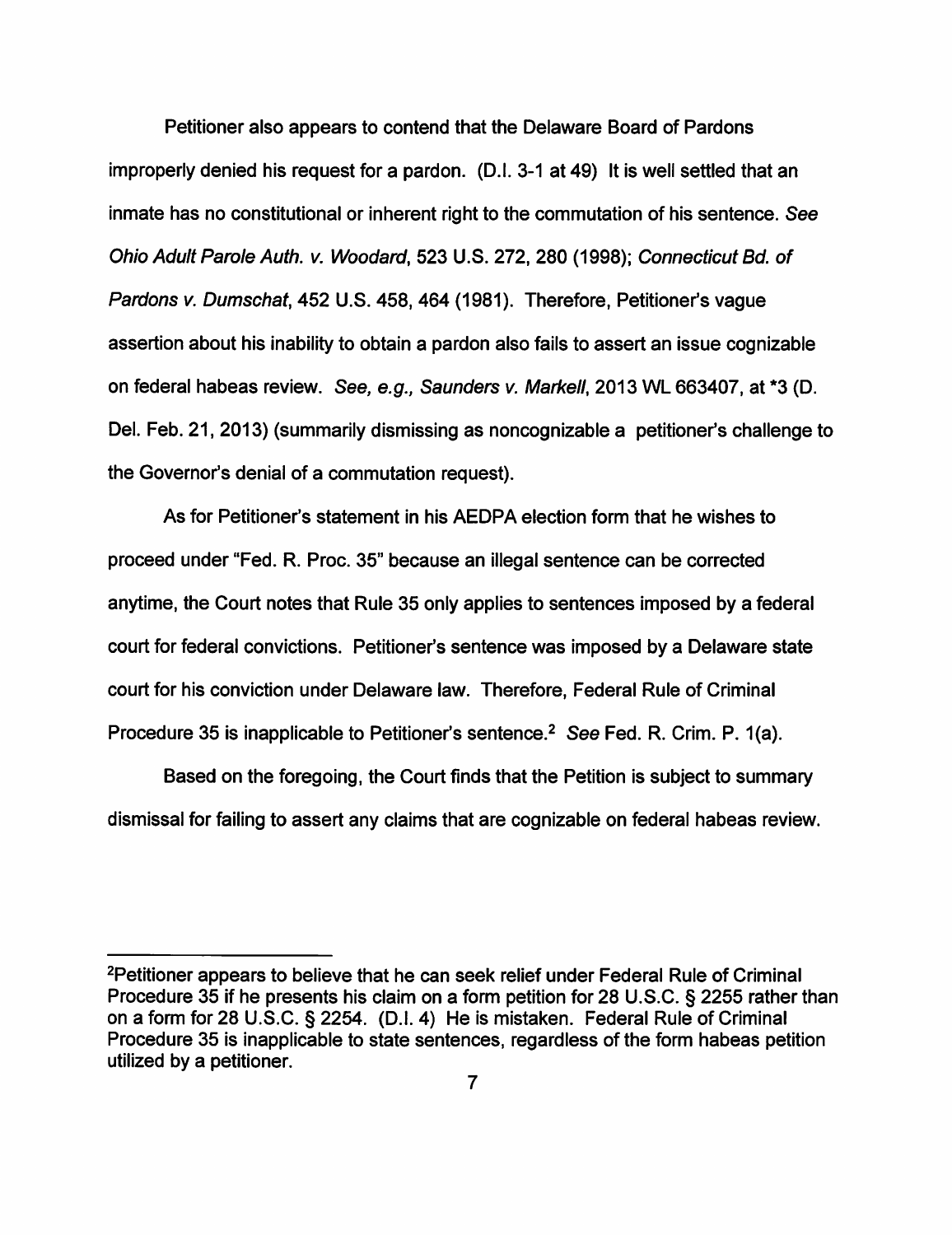### **B. The Petition is Clearly Untimely**

The Petition is governed by the Antiterrorism and Effective Death Penalty Act of 1996 ("AEDPA"), 28 U.S.C. § 2244. AEDPA imposes a one-year period of limitation on the filing of habeas petitions and effectively precludes petitioners from filing a second or subsequent habeas application except in the most unusual of circumstances. See 28 U.S.C. § 2244(b); 28 U.S.C. § 2244(d)(1); United States v. Miller, 197 F.3d 644 (3d Cir. 1999); Mason v. Meyers, 208 F.3d 414 (3d Cir. 2000). AEDPA's limitation period runs from the latest of:

> (A) the date on which the judgment became final by the conclusion of direct review or the expiration of the time for seeking time for seeking such review;

> (8) the date on which the impediment to filing an application created by State action in violation of the Constitution or laws of the United States is removed, if the applicant was prevented from filing by such state action;

> (C) the date on which the constitutional right asserted was initially recognized by the Supreme Court, if the right has been newly recognized by the Supreme Court and made retroactively applicable to cases on collateral review; or

> (D) the date on which the factual predicate of the claim or claims presented could have been discovered through the exercise of due diligence.

28 U.S.C. 2244(d)(1 ). When, as here, a petitioner's judgment of conviction became

final prior to AEDPA's effective date of April 24, 1996, the petitioner benefits from a one-

year grace period for timely filing habeas petitions, thereby extending the filing period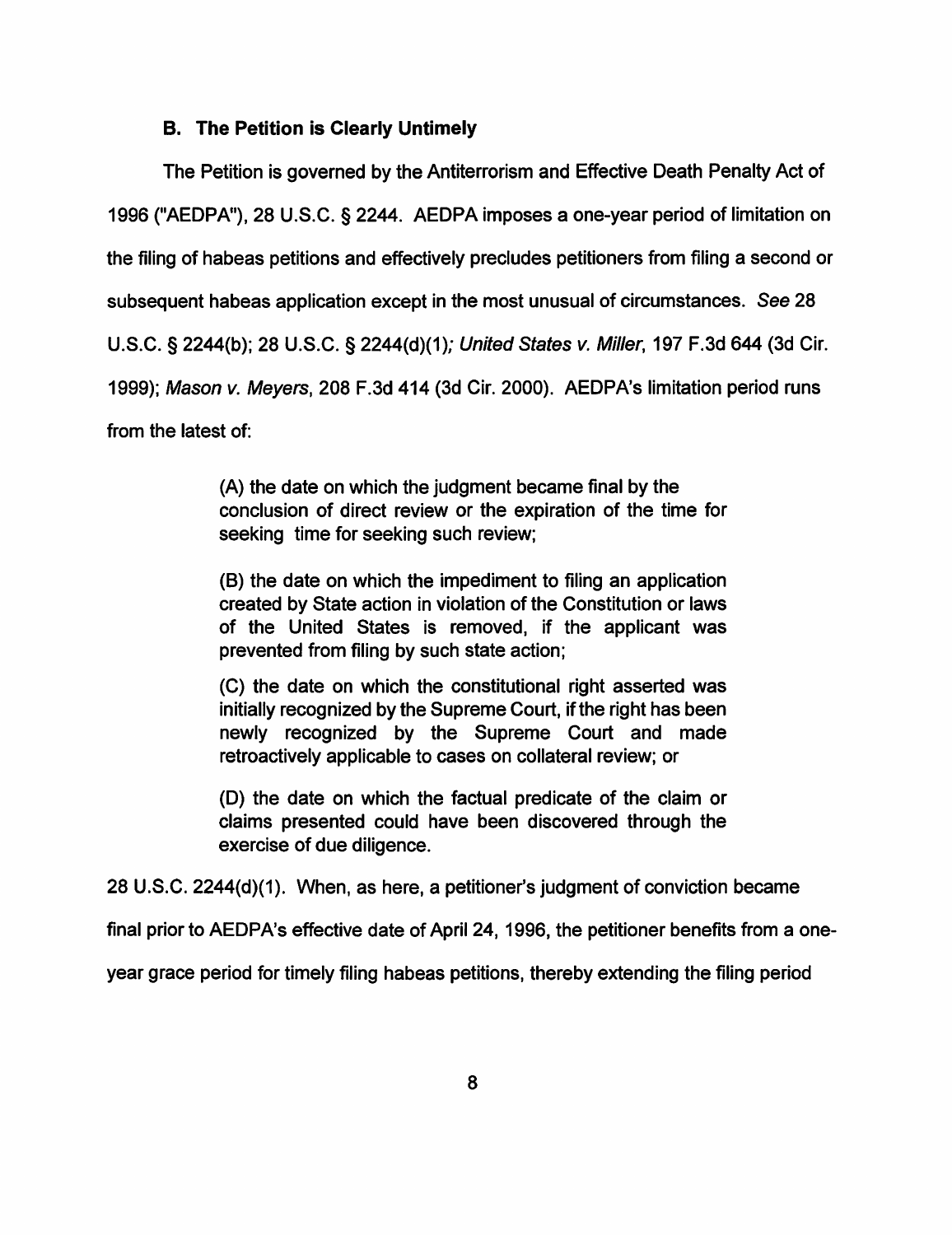through April 23, 1997.<sup>1</sup> See McAleese v. Brennan, 483 F.3d 206, 213 (3d Cir. 2007); Douglas v. Hom, 359 F.3d 257, 261 (3d Cir. 2004). Thus, Petitioner had until April 23, 1997 to timely file his Petition.

Petitioner filed the instant Petition in 2019, more than twenty years too late. AEDPA's limitations period, however, is subject to statutory and equitable tolling. See Holland v. Florida, 560 U.S. 631 (2010) (equitable tolling); 28 U.S.C. § 2244(d)(2) (statutory tolling). In addition, a petitioner can avoid being time-barred by establishing a gateway claim of actual innocence. The Court will consider whether any of these doctrines affect the timeliness of the instant Petition.

The Court views Petitioner's statement in his AEDPA Election Form concerning Federal Rule of Criminal Procedure 35 as both an acknowledgement that his Petition is time-barred and an attempt to trigger statutory tolling. As previously mentioned, however, Rule 35 is inapplicable to Petitioner's sentence and does not provide a method to avoid AEDPA's time bar. In turn, none of Petitioner's state post-conviction motions trigger statutory tolling. Petitioner's first Rule 61 motion, filed in 1993, has no statutory tolling effect because it was filed years before AEDPA's effective date.

<sup>&</sup>lt;sup>1</sup>Many federal circuit courts have held that the one-year grace period for petitioners whose convictions became final prior to the enactment of AEDPA ends on April 24, 1997, not April 23, 1997. See Patterson v. Stewart, 251 F.3d 1243, 1246 (9th Cir. 2001) (collecting cases). Although the Third Circuit has noted that "[a]rguably we should have used April 24, 1997, rather than April 23, 1997, as the cut-off date," Douglas, 359 F.3d at 261 n.5 (citing Fed. R. Civ .P. 6(d)), it appears that April 23, 1997 is still the relevant cut-off date in this circuit. In the present situation, however, Petitioner filed his petition well-past either cut-off date, rendering the one-day difference immaterial.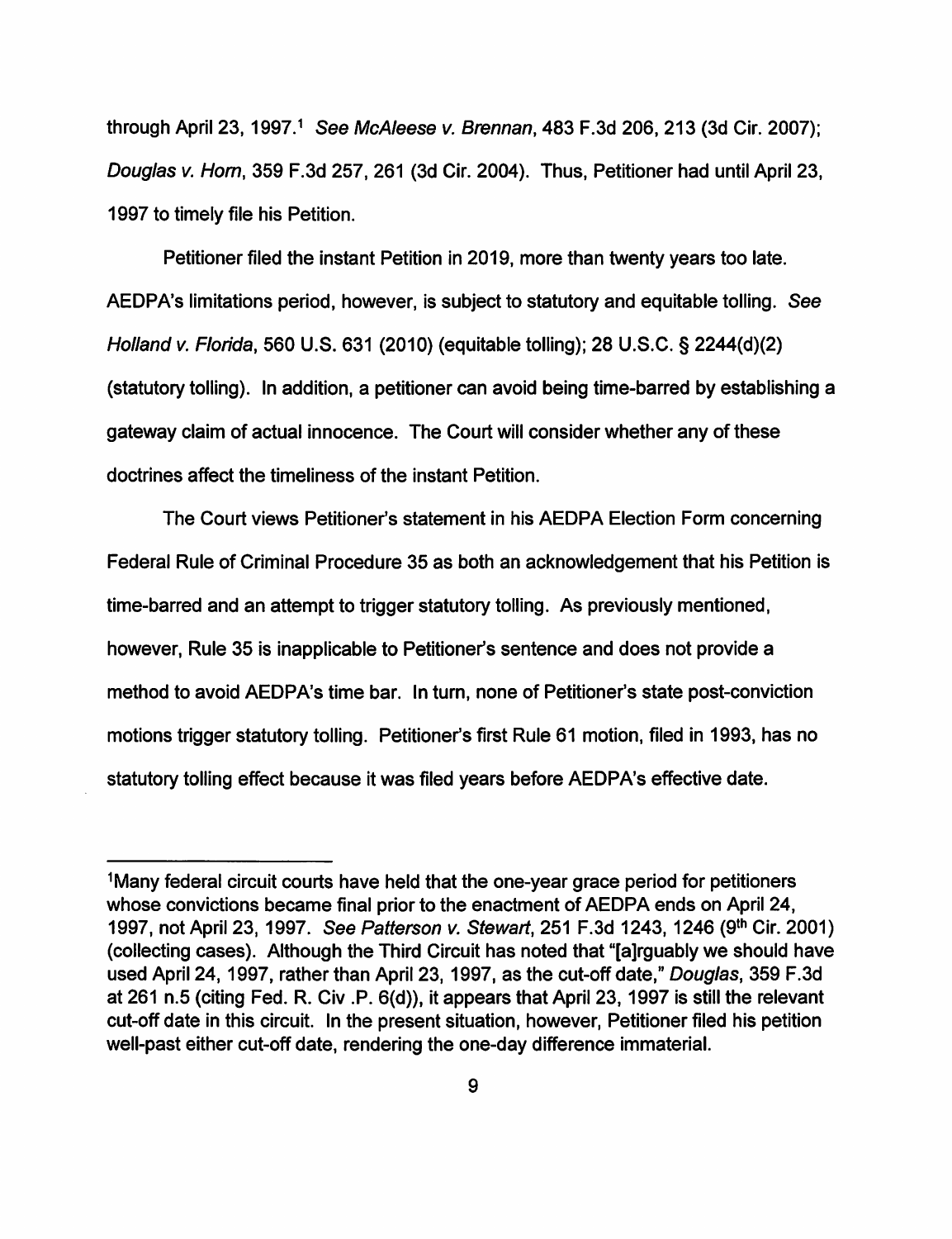Petitioner's second Rule 61 motion, filed in 2008, also has no statutory tolling effect because it was filed approximately eleven years after the expiration of AEDPA's limitations period. Finally, none of Petitioner's Rule 35 motions to correct or modify an illegal sentence have any statutory tolling effect because they, too, were filed long after the expiration of AEDPA's one-year limitations period. Consequently, the only way for the instant Petition to be deemed timely filed is if equitable tolling applies or if Petitioner establishes a gateway claim of actual innocence.

Equitable tolling is only appropriate in rare circumstances when the petitioner demonstrates "(1) that he has been pursuing his rights diligently, and (2) that some extraordinary circumstance stood in his way and prevented timely filing." Holland, 560 U.S. at 649-50. With respect to the diligence inquiry, equitable tolling is not available where the late filing is due to the petitioner's excusable neglect. Id. at 651-52. As for the extraordinary circumstance requirement, "the relevant inquiry is not whether the circumstance alleged to be extraordinary is unique to the petitioner, but how severe an obstacle it creates with respect to meeting AEDPA's one-year deadline." Pabon v. Mahanoy, 654 F.3d 385, 401 (3d Cir. 2011). An extraordinary circumstance will only warrant equitable tolling if there is "a causal connection, or nexus, between the extraordinary circumstance [] and the petitioner's failure to file a timely federal petition." Ross v. Varano, 712 F.3d 784, 803 (3d Cir. 2013). Specifically, "if the person seeking equitable tolling has not exercised reasonable diligence in attempting to file after the extraordinary circumstances began, the link of causation between the extraordinary circumstances and the failure to file is broken, and the extraordinary circumstances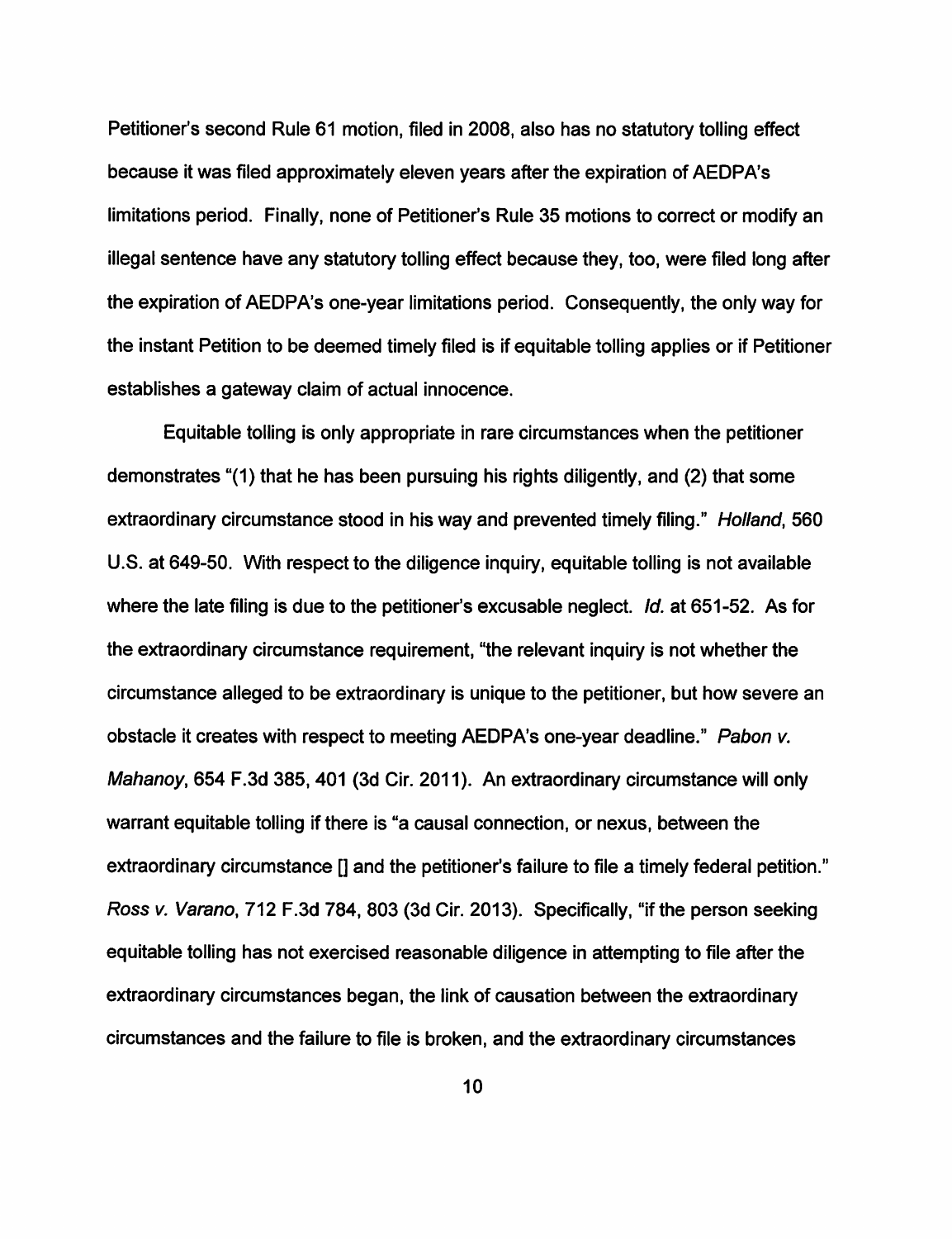therefore did not prevent timely filing." Brown v. Shannon, 322 F.3d 768, 773 (3d Cir.2003). The burden is on the petitioner to prove that he has been reasonably diligent in pursuing his rights. See Urcinoli v. Cathel, 546 F.3d 269, 277 (3d Cir.2008).

In addition, a credible claim of actual innocence may serve as an "equitable exception" that can overcome the bar of AEDPA's one-year limitations period. See McQuiggin v. Perkins, 569 U.S 383, 392 (2013); Wallace, 2 F. 4th at 150-151. A petitioner satisfies the actual innocence exception by (1) presenting new, reliable evidence of his innocence; and (2) showing "by a preponderance of the evidence" that "a reasonable juror would have reasonable doubt about his guilt[] in light of the new evidence." Wallace, 2 F.4th at 151. Evidence is new for purposes of the actual innocence gateway, even if it was available for trial counsel through reasonable diligence, if trial counsel's failure to discover or present it is alleged as ineffective assistance of counsel. See Reeves v. Fayette SCI, 897 F.3d 154, 164 (3d Cir. 2018).

Petitioner does not provide any argument for equitable tolling or actual innocence. Given these circumstances, the Court finds that the instant Petition is subject to summary dismissal for being time-barred.

### **IV. CONCLUSION**

For the reasons set forth above, the Court concludes that the instant Petition is subject to summary dismissal. Nevertheless, in the interests of justice, Petitioner shall be given an opportunity to show cause: (1) why his Petition should not dismissed for failing to assert any claim cognizable on federal habeas review; and (2) why the Petition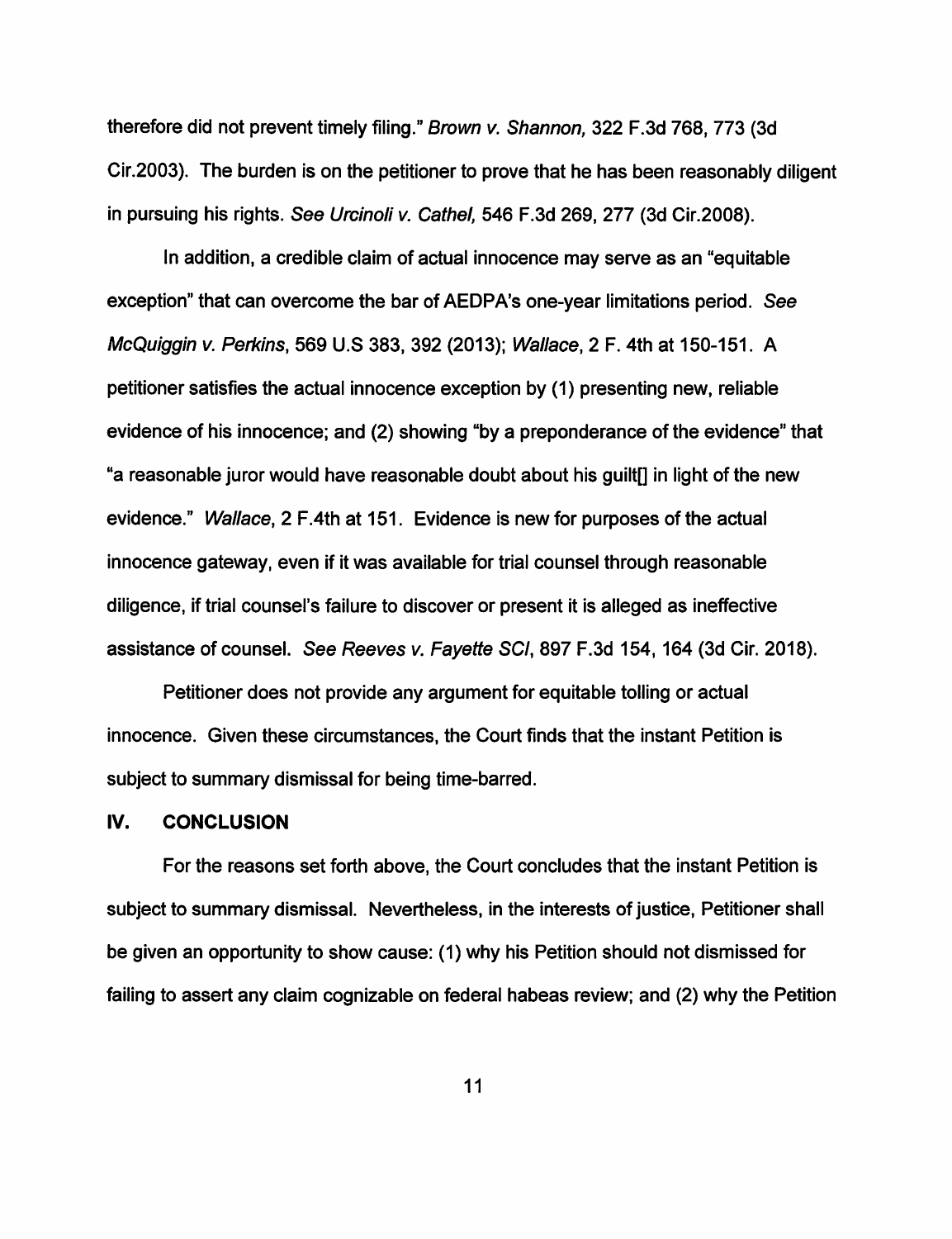should not be dismissed as time-barred. If Petitioner fails to respond, his Petition will be summarily dismissed with prejudice. An appropriate Order follows.

Dated: March 7, 2022

Colm F. Connolly Chief Judge